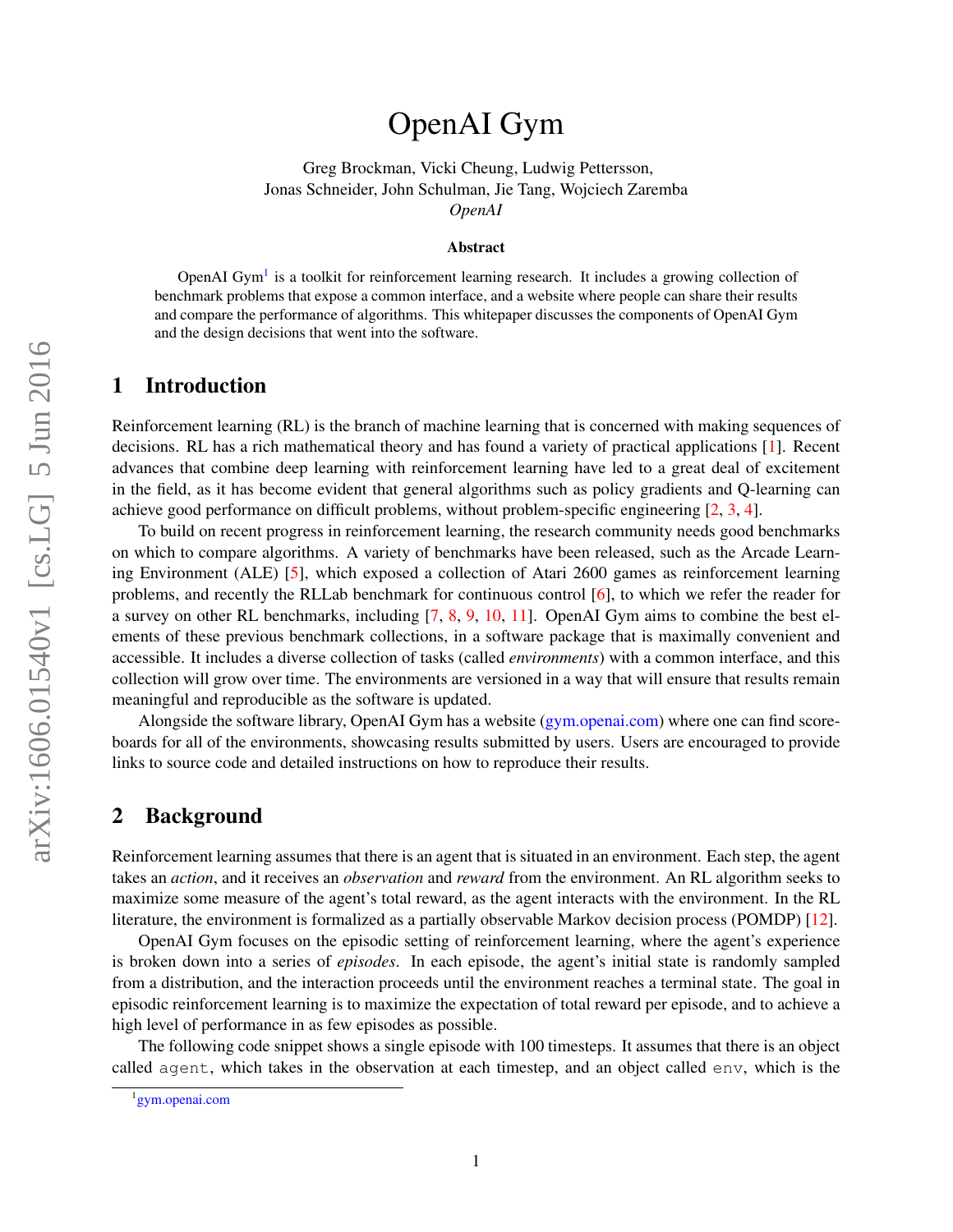environment. OpenAI Gym does not include an agent class or specify what interface the agent should use; we just include an agent here for demonstration purposes.

```
ob0 = env.reset() # sample environment state, return first observation
a0 = agent.act(obj) # agent chooses first action
ob1, rew0, done0, info0 = env.step(a0) # environment returns observation,
# reward, and boolean flag indicating if the episode is complete.
a1 = aqent.act(obl)ob2, rew1, done1, info1 = env.step(a1)
...
a99 = agent.act(099)ob100, rew99, done99, info2 = env.step(a99)
\# done99 == True => terminal
```
### 3 Design Decisions

The design of OpenAI Gym is based on the authors' experience developing and comparing reinforcement learning algorithms, and our experience using previous benchmark collections. Below, we will summarize some of our design decisions.

Environments, not agents. Two core concepts are the agent and the environment. We have chosen to only provide an abstraction for the environment, not for the agent. This choice was to maximize convenience for users and allow them to implement different styles of agent interface. First, one could imagine an "online learning" style, where the agent takes (observation, reward, done) as an input at each timestep and performs learning updates incrementally. In an alternative "batch update" style, a agent is called with observation as input, and the reward information is collected separately by the RL algorithm, and later it is used to compute an update. By only specifying the agent interface, we allow users to write their agents with either of these styles.

Emphasize sample complexity, not just final performance. The performance of an RL algorithm on an environment can be measured along two axes: first, the final performance; second, the amount of time it takes to learn—the sample complexity. To be more specific, final performance refers to the average reward per episode, after learning is complete. Learning time can be measured in multiple ways, one simple scheme is to count the number of episodes before a threshold level of average performance is exceeded. This threshold is chosen per-environment in an ad-hoc way, for example, as 90% of the maximum performance achievable by a very heavily trained agent. Both final performance and sample complexity are very interesting, however, arbitrary amounts of computation can be used to boost final performance, making it a comparison of computational resources rather than algorithm quality.

Encourage peer review, not competition. The OpenAI Gym website allows users to compare the performance of their algorithms. One of its inspiration is [Kaggle,](http://kaggle.com) which hosts a set of machine learning contests with leaderboards. However, the aim of the OpenAI Gym scoreboards is not to create a competition, but rather to stimulate the sharing of code and ideas, and to be a meaningful benchmark for assessing different methods.

RL presents new challenges for benchmarking. In the supervised learning setting, performance is measured by prediction accuracy on a test set, where the correct outputs are hidden from contestants. In RL, it's less straightforward to measure generalization performance, except by running the users' code on a collection of unseen environments, which would be computationally expensive. Without a hidden test set, one must check that an algorithm did not "overfit" on the problems it was tested on (for example, through parameter tuning). We would like to encourage a peer review process for interpreting results submitted by users. Thus, OpenAI Gym asks users to create a *Writeup* describing their algorithm, parameters used, and linking to code. Writeups should allow other users to reproduce the results. With the source code available, it is possible to make a nuanced judgement about whether the algorithm "overfit" to the task at hand.

Strict versioning for environments. If an environment changes, results before and after the change would be incomparable. To avoid this problem, we guarantee than any changes to an environment will be accompanied by an increase in version number. For example, the initial version of the CartPole task is named  $C$ artpole-v0, and if its functionality changes, the name will be updated to  $\text{Cartpole}-v1$ .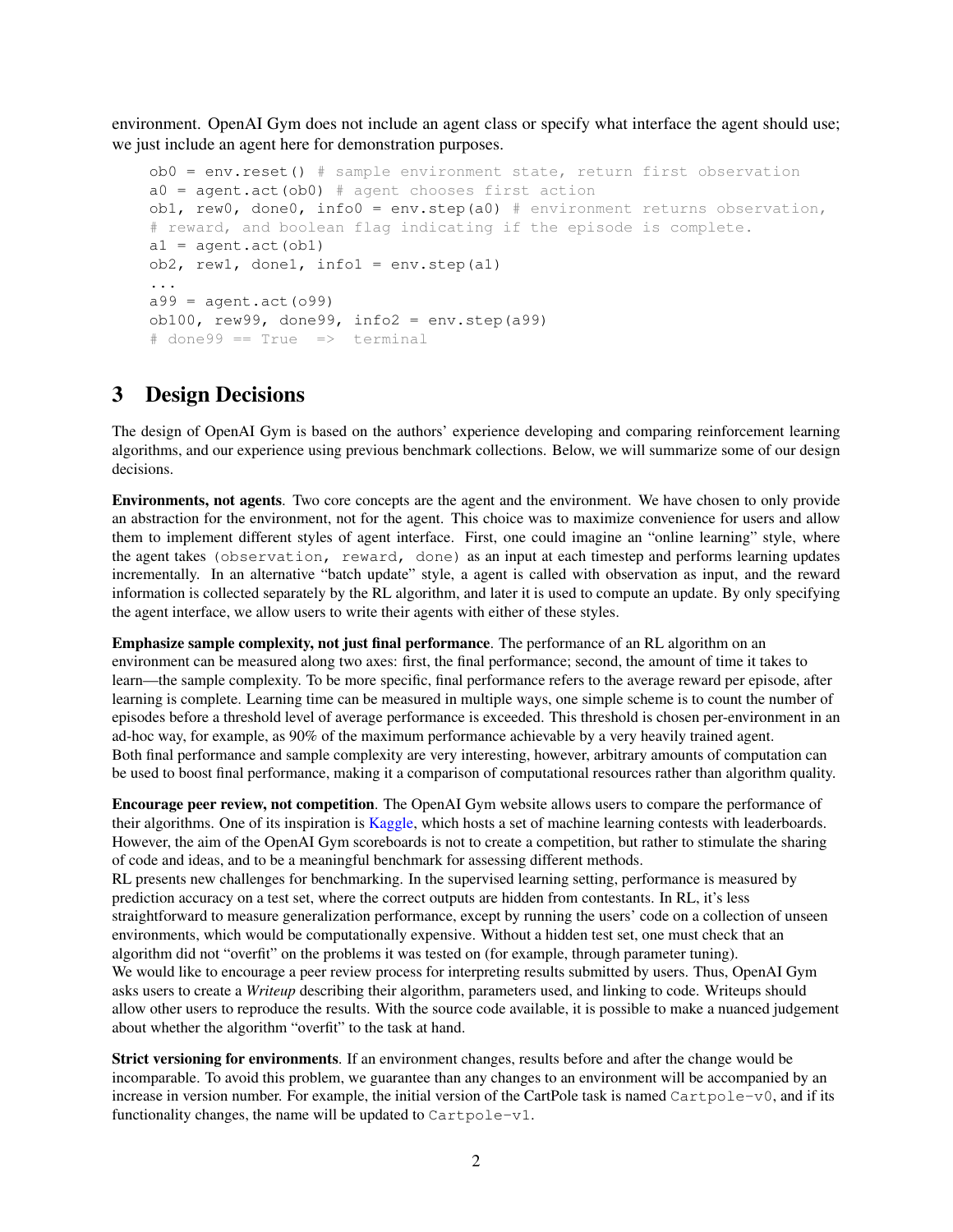

<span id="page-2-0"></span>Figure 1: Images of some environments that are currently part of OpenAI Gym.

Monitoring by default. By default, environments are instrumented with a Monitor, which keeps track of every time step (one step of simulation) and reset (sampling a new initial state) are called. The Monitor's behavior is configurable, and it can record a video periodically. It also is sufficient to produce learning curves. The videos and learning curve data can be easily posted to the OpenAI Gym website.

# 4 Environments

OpenAI Gym contains a collection of Environments (POMDPs), which will grow over time. See Figure [1](#page-2-0) for examples. At the time of Gym's initial beta release, the following environments were included:

- *Classic control and toy text*: small-scale tasks from the RL literature.
- *Algorithmic*: perform computations such as adding multi-digit numbers and reversing sequences. Most of these tasks require memory, and their difficulty can be chosen by varying the sequence length.
- *Atari*: classic Atari games, with screen images or RAM as input, using the Arcade Learning Environment [\[5\]](#page-3-4).
- *Board games*: currently, we have included the game of Go on 9x9 and 19x19 boards, where the Pachi engine [\[13\]](#page-3-12) serves as an opponent.
- *2D and 3D robots*: control a robot in simulation. These tasks use the MuJoCo physics engine, which was designed for fast and accurate robot simulation  $[14]$ . A few of the tasks are adapted from RLLab  $[6]$ .

Since the initial release, more environments have been created, including ones based on the open source physics engine Box2D or the Doom game engine via VizDoom [\[15\]](#page-3-14).

# 5 Future Directions

In the future, we hope to extend OpenAI Gym in several ways.

- *Multi-agent setting*. It will be interesting to eventually include tasks in which agents must collaborate or compete with other agents.
- *Curriculum and transfer learning*. Right now, the tasks are meant to be solved from scratch. Later, it will be more interesting to consider sequences of tasks, so that the algorithm is trained on one task after the other. Here, we will create sequences of increasingly difficult tasks, which are meant to be solved in order.
- *Real-world operation*. Eventually, we would like to integrate the Gym API with robotic hardware, validating reinforcement learning algorithms in the real world.